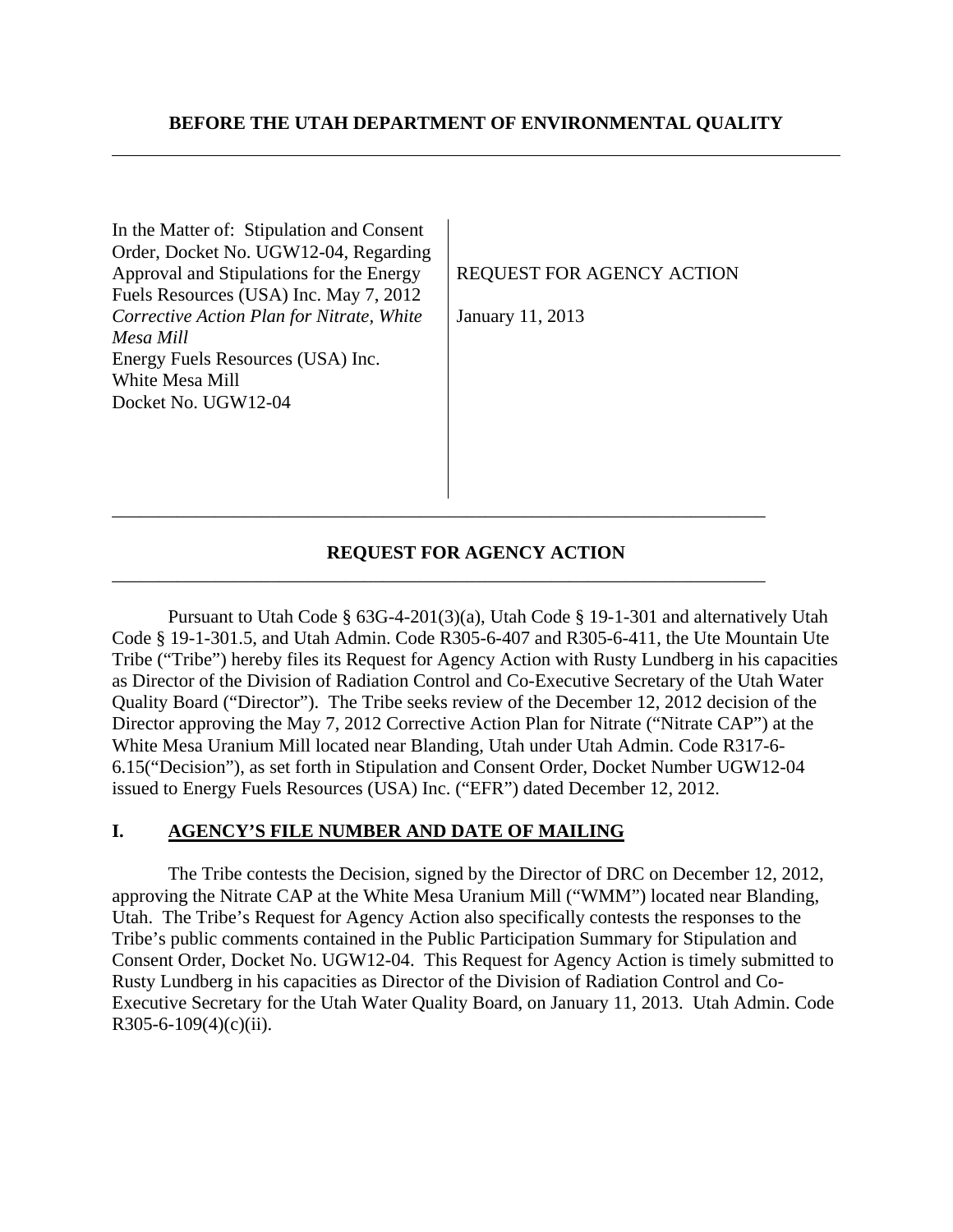### **II. STATEMENT OF LEGAL AUTHORITY AND JURISDICTION**

 The Tribe brings this Request for Agency Action pursuant to Utah Code § 19-1-301 and alternatively Utah Code § 19-1-301.5,<sup>1</sup> and Utah Admin. Code R305-6, R-305-6-202, R305-6-407, R305-6-411. Utah Code § 63G-4-201(3)(a) and Utah Admin. Code R305-6-202(4) specify the content of this Request for Agency Action. The Tribe has complied with Utah Code §§ 19-1- 301.5(4), (7)(c)(ii)(C)<sup>2</sup> and Utah Admin. Code R305-6-105(2)(a) by providing public comments in Docket No. UGW12-04, and has complied with R-305-6-205 by filing a separate Petition to Intervene in this action.

#### **III. STATEMENT OF FACTS AND REASONS**

# **A. STATEMENT OF FACTS**

#### 1. TRIBAL BACKGROUND AND INTEREST IN THE WMM FACILITY

The Ute Mountain Ute Tribe is a federally-recognized Indian tribe with lands located in southwestern Colorado, northwestern New Mexico, and southeast Utah. There are two Tribal communities on the Ute Mountain Ute Reservation: Towaoc, in southwestern Colorado, and White Mesa, which is located in Utah within three miles of the WMM facility. The lands comprising the White Mesa community are held in trust for the Tribe and for other individual Tribal member owners. The Tribe has jurisdiction (as a federally-recognized tribal government) over Tribally-owned lands, Tribal member-owned lands, and members of the Ute Mountain Ute Tribe who live in the White Mesa community. Under the Tribe's Constitution, the Tribal Council is responsible for, among other things, the management and protection of Tribal lands and for the protection of public peace, safety, and welfare.

Ute Mountain Ute Tribal Members ("UMU Tribal Members") have lived on and around White Mesa for centuries and intend to do so forever. The Tribal community of White Mesa depends on groundwater resources buried deep in the Navajo (deep confined) aquifer for its municipal (domestic) needs. UMU Tribal members also make use of the perched (shallow) aquifer near the WMM facility and near the White Mesa community. Uses of the perched (shallow) aquifer include direct uses for drinking and ceremonial use, as well as indirect uses through livestock watering and the harvesting of wildlife and plants. Because Tribal uses of the Navajo aquifer and the perched aquifer are downgradient of the WMM facility, the Tribe has a strong interest in maintaining the long-term quality of these resources and preventing short-term users like EFR from polluting these sources.

 The Tribe has serious concerns about the manner in which the WMM is currently operated and regulated. The Tribe has long expressed concern that the WMM operations (in

1

<sup>&</sup>lt;sup>1</sup> Review is sought under Utah Code § 19-1-301 as a non-permit review adjudicative proceeding; however, insofar as the Decision approving the Nitrate CAP constitutes a Permit Order under Utah Code §§ 19-1-301.5(d) and (e) as "approval" of a "plan," the Tribe alternatively seeks review of the Decision as a permit review adjudicative proceeding under Utah Code § 19-1-301 and § 19-1-301.5.

<sup>2</sup> *See* footnote 1, *supra*.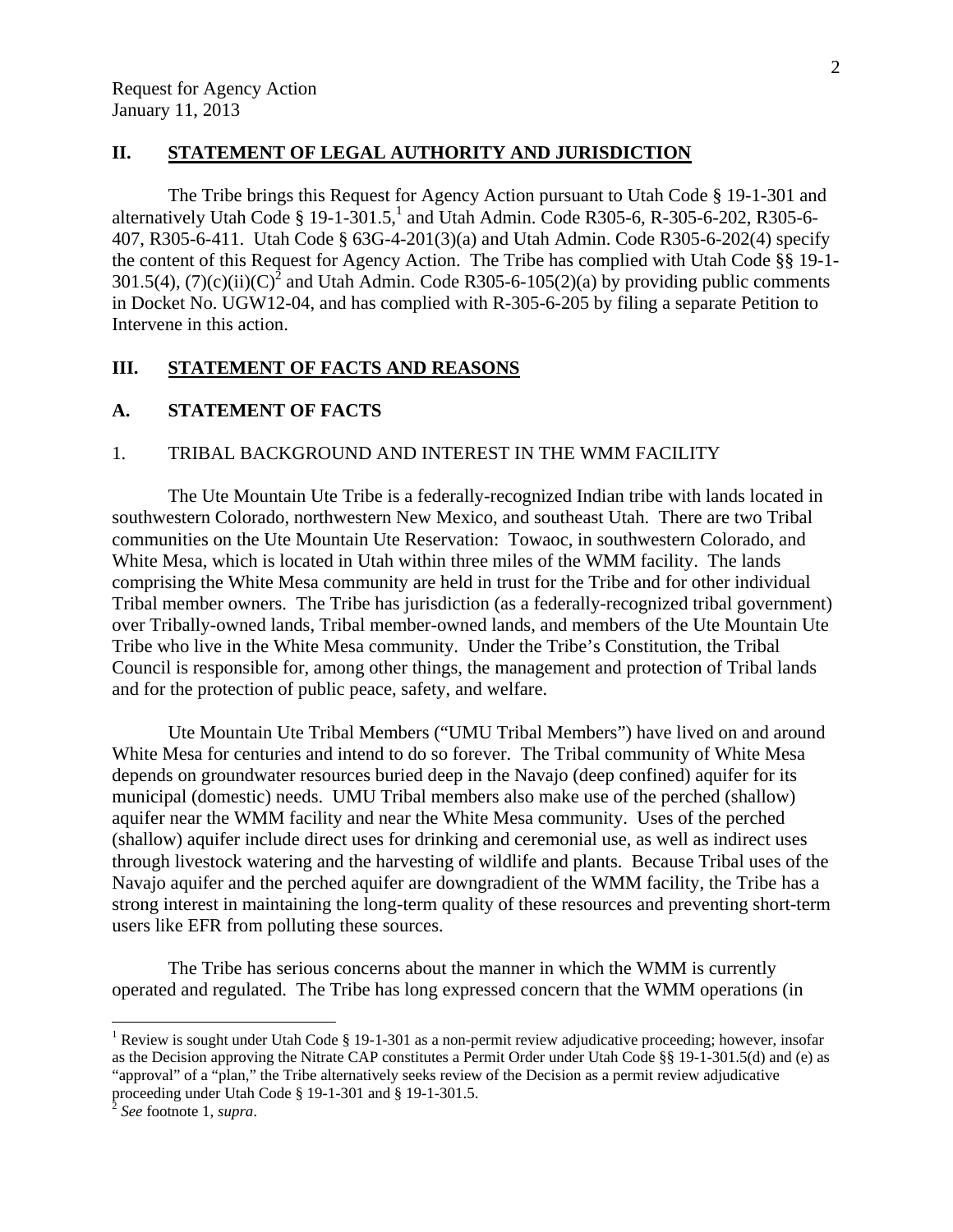$\overline{a}$ 

particular, management practices that have allowed continued contamination of surface resources, groundwater resources, and surface water resources) pose serious threats to the health of the land and the natural and cultural resources within and around the Tribe's White Mesa community and to the health and welfare of its Tribal members and their future generations.

 Since 2010, the Tribe has more actively engaged the State of Utah and the divisions of the Utah Department of Environmental Quality in government-to-government consultation regarding Tribal concerns about the WMM operations. Prior to filing its public comments in the UGW12-04 docket, the Tribe filed public comments during every recent renewal of the WMM's permits (including the WMM's Air Quality Approval Order, Groundwater Discharge Permit, and Radioactive Materials License). The December 16, 2011 comments on the WMM's proposed Radioactive Materials License renewal contained extensive comments on groundwater contamination at the WMM facility and included an exhibit from an industry expert detailing concerns about the integrity of the liners in Tailings Cells 1, 2, and 3. *See* Exhibit A (Comments Regarding Denison Mines (USA) Corp. Radioactive Materials License Renewal DRC-045 [hereinafter "December 2011 RML Comments"]).

# 2. FACTUAL BACKGROUND ON THE NITRATE CORRECTIVE ACTION PLAN DOCKET NO. UGW12-04

 The relevant factual background of the UGW12-04 docket is outlined in the September 30, 2011 Stipulated Consent Agreement between Denison Mines (USA) Corp ("DUSA") and the Utah Water Quality Board ("DRC"<sup>3</sup>) and the December 12, 2012 Nitrate CAP. In 2009, the Executive Secretary of the Water Quality Board ordered DUSA to submit a contaminant investigation report ("CIR") "to among other things, characterize the source(s), physical extent, transfer mechanisms and characteristics" of the nitrate/nitrite/chloride groundwater contamination plume at the WMM facility. On December 30, 2009, DUSA submitted a CIR for DRC review. In October of 2010, DRC notified DUSA that the CIR was incomplete. Between October of 2010 and September of 2011, DRC and DUSA entered into three tolling agreements as DUSA continued to produce deficient plans for the CIR. During these tolling agreements, DUSA and DRC agreed that DUSA would develop a Plan and Schedule composed of at least four, and possibly five phases of study.

 On August 1 and 2 of 2011, DUSA submitted preliminary laboratory results from the first phase of the CIR to DRC. On August 18, 2011, DUSA submitted a revised work plan to DRC for phases 2-5 of the CIR study. On August 25, 2011, DRC issued a letter advising that:

1) per review of the Phase 2-5 Work Plan, Revision 2.0, the EXECUTIVE SECRETARY has determined it evident that a finalized Plan and Schedule, that meets the satisfaction of the EXECUTIVE SECRETARY, and which would allow the preparation of a replacement SCA, is not possible at this time;

 $3$  In Docket UGW12-04, the Director of the Division of Radiation Control acts as the Executive Secretary of the Utah Water Quality Board. The Tribe's references to "DRC" in this Request for Agency Action are to the Director of DRC acting as the Secretary of the Utah Water Quality Board.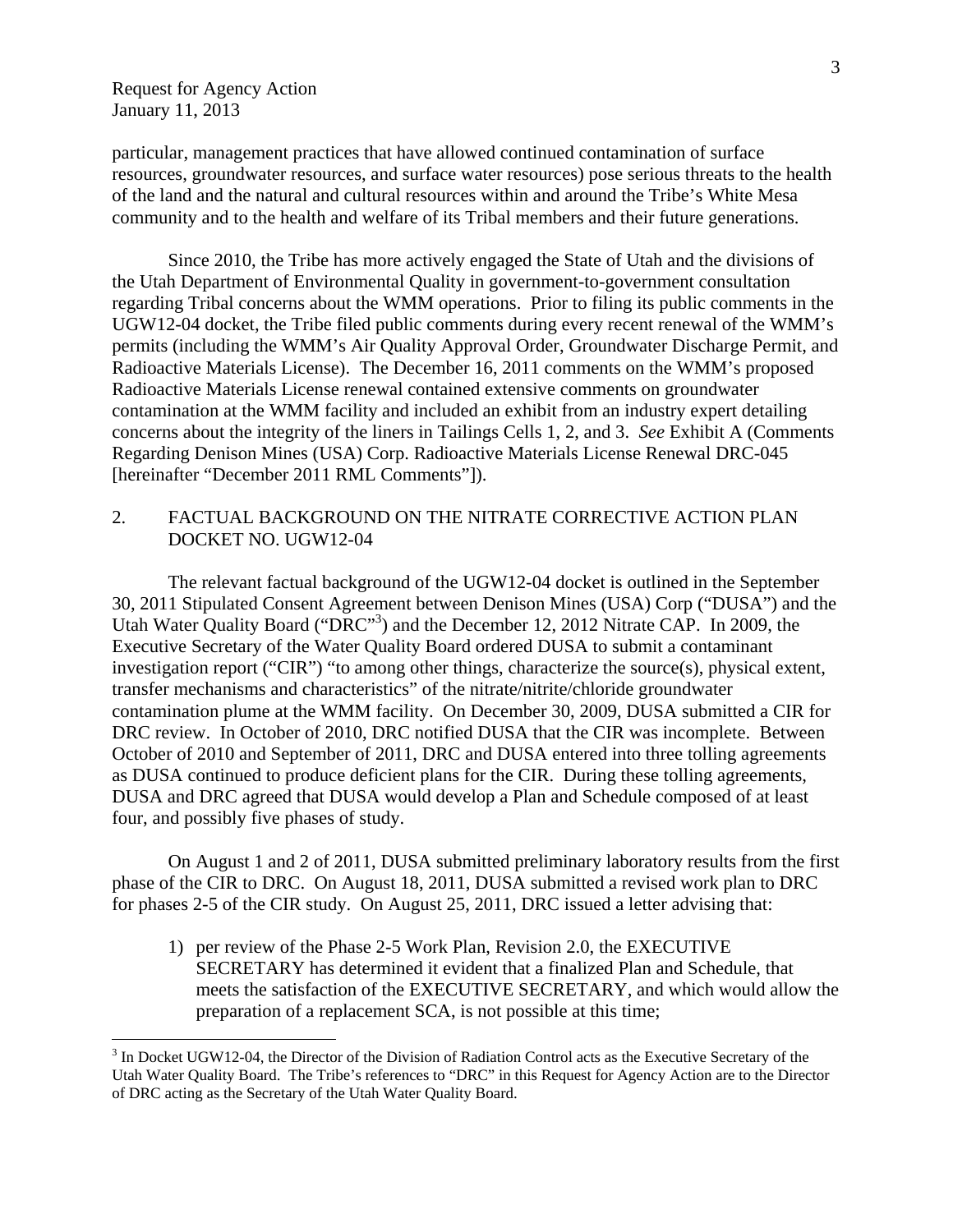- 2) based on the identified deficiencies in the Phase 2-5 Work Plan, Revision 2.0, the development of a replacement SCA for continued contaminant investigation activities is not supported, and
- 3) based on the August 1, 2011 DUSA preliminary results of Phases 1A through 1C, it appears that it will be extremely difficult for DUSA to demonstrate that the White Mesa Mill Site has not caused at least part of the contamination found in the nitrate and chloride plume(s) beneath the Mill.

On August 29, 2011, DUSA and DRC held a meeting to discuss the August 25, 2011 DRC findings. DUSA and DRC then agreed, among other things, that "it has not been possible to date to determine the source(s), cause(s), attribution, magnitudes of contribution, and proportion(s) of the local nitrate and chloride in groundwater, and [DRC] thereby cannot eliminate Mill activities as a potential cause, either in full or in part, of the contamination." DRC determined that a corrective action plan ("CAP") was required to address the nitrate/nitrite/chloride contamination at the WMM, and DUSA agreed to begin work on a CAP for the nitrate/nitrite/chloride plume. DUSA also agreed that work on the CIR would cease, which meant that, aside from the preliminary laboratory results from the first phase of the CIR, DUSA was not required to perform any additional work identifying the source of the nitrate/nitrite/chloride plume.

On November 29, 2011, DUSA submitted a CAP to DRC for review. After correspondence from DRC and two revisions of the CAP, the DRC published the CAP for public comment.

3. FACTUAL BACKGROUND ON TRIBAL INTERACTION WITH THE UTAH DEPARTMENT OF ENVIRONMENTAL QUALITY DIVISIONS, PUBLIC COMMENTS, AND THE PUBLIC PARTICIPATION SUMMARY

 On December 16, 2011, the Tribe submitted public comments to DRC concerning the Radioactive Materials License Renewal DRC-045. *See* Exhibit A. These comments contained an extensive section covering concerns about groundwater at the WMM facility and specifically raised concerns about groundwater contamination caused by leakage of radioactive material from Tailings Cells 1, 2, and 3 (which all still rely on liners installed more than 30 years ago during construction of the facility). *See* Exhibit A, December 2011 RML Comments §§ III(A),  $III(C)(1)$ , IV.

 On March 15, 2012, Tribal staff and staff from several divisions of the Utah Department of Environmental Quality met in Salt Lake City, Utah to discuss Tribal concerns about operation of the WMM facility. At that meeting, there was significant discussion about the Tribe's concerns about the integrity of the liners in Tailings Cells 1, 2, and 3 and about the Tribe's concerns regarding DRC's failure to take appropriate regulatory action when faced with multiple contaminant plumes and increasing contaminant trends in the monitoring well network that indicate leakage from the Tailings Cells. The Tribe and DRC also discussed concerns about the deep supply well WW-2, which creates a vector or pathway for contamination to travel between the shallow (perched) aquifer and the Navajo (deep confined) aquifer.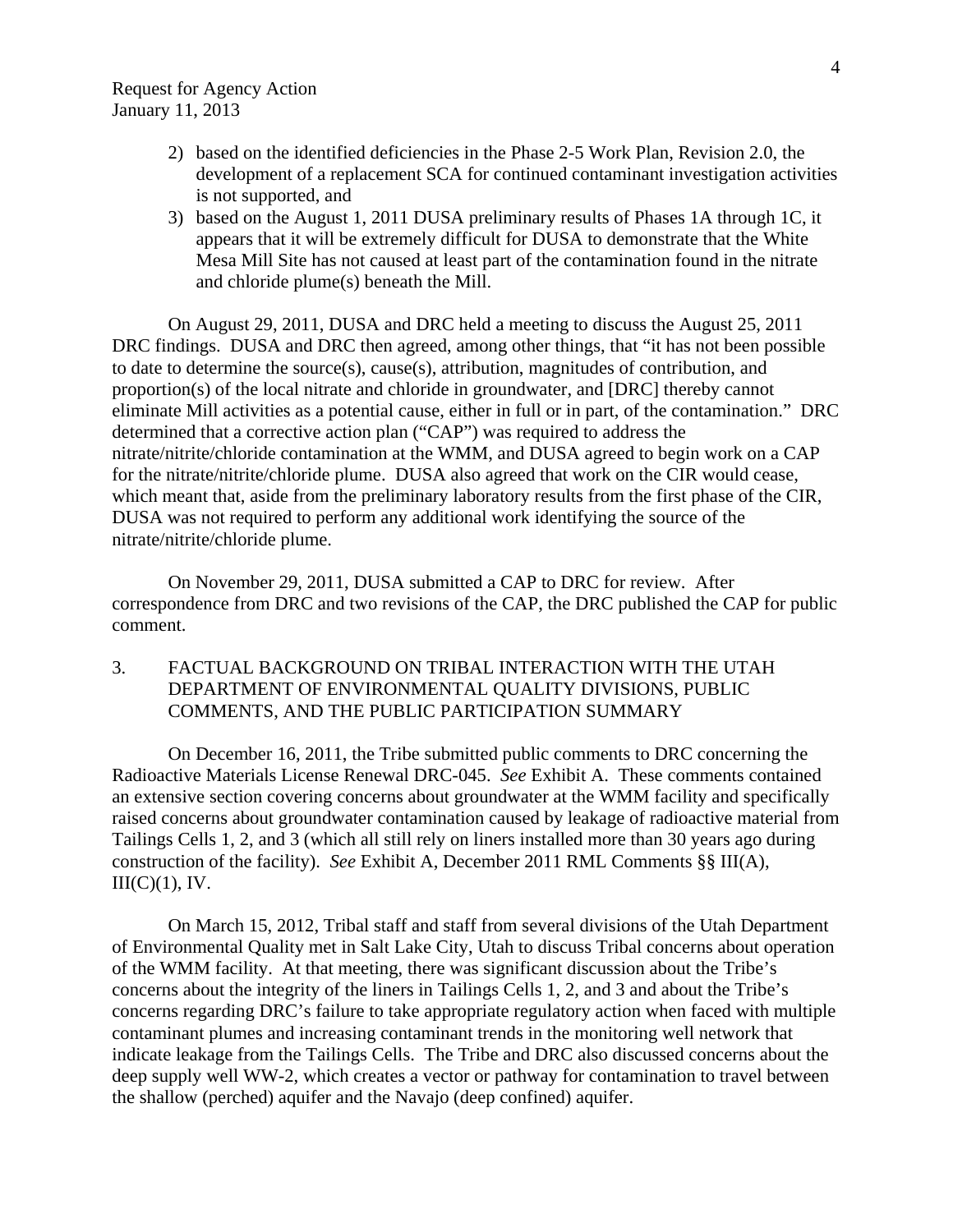1

On April 23, 2012, the Tribe sent an additional letter to DRC to provide DRC the Tribe's continued concerns with groundwater contamination issues discussed at the March 15, 2012 meeting. *See* Exhibit B (Letter from Scott Clow to Rusty Lundberg Re: Follow Up on Groundwater Issues; Denison Mines (USA) Corp. Radioactive Materials License Renewal DRC-045 [hereinafter "April 2012 Letter"]). This letter explained the Tribe's dismay that, when faced with DUSA violating a groundwater permit provision requiring a well casing analysis of the deep supply well WW-2 (which provides a contamination pathway from the contaminated perched (shallow) aquifer to the Tribe's drinking water supply), instead of finding DUSA in violation of the permit, DRC used what is termed "enforcement discretion" to relieve DUSA of the well casing study. This letter also reiterated the Tribe's concerns with excessive levels of indicator parameters in southern monitoring wells that are downgradient of the WMM facility and close to the White Mesa community.

On July 16, 2012, the DRC published the Draft Stipulation and Consent Order, Docket UGW12-04 for public hearing and comment. On August 17, 2012, the Tribe submitted its public comments in this docket. *See* Exhibit C (Comments Regarding Denison Mines (USA) Corp., White Mesa Uranium Mill Corrective Action Plan, UGW12-04 [hereinafter "August 2012 Nitrate CAP Comments"]).

On September 13, 2012, the DRC issued an email notice to the Radiation Issues listserve noting that DRC had posted "additional reports regarding the White Mesa Mill facility." Among the new reports posted that day were reports that, in July of 2012, DRC had approved in a transfer of the WMM facility licenses and permits from DUSA to EFR. The September 13, 2012 posting also included the first notification of the July 12, 2012 Stipulated Consent Agreement UGW12-03, which addresses decreasing pH trends and out of compliance parameters for cadmium, manganese, selenium, thallium, uranium, TDS, sulfate, and fluoride in the same general location as the nitrate/nitrite/chloride plume and in the same general location as another groundwater contamination plume containing chloroform.4 *See* Exhibit D (Stipulated Consent Agreement, Docket No. UGW12-03). On October 4, 2012, the Tribe sent a letter to DRC responding to the new documents contained in the September 13, 2012 DRC posting. *See* Exhibit E (Letter from Scott Clow to Rusty Lundberg Re: Transfer Action and New Groundwater Enforcement Action UGW12-03, White Mesa Uranium Mill [hereinafter "October 2012 Letter"]). Section B of this letter addressed the UGW12-03 docket. The Tribe expressed its inability to understand why DRC failed to inform the Tribe or the public of the new groundwater contamination issue (which began as early as May of 2011) prior to soliciting comments on the UWG12-04 docket. The Tribe also noted that overlapping spatial location of the multiple contamination plumes and the combination of constituents in the plumes was an even stronger indication of Tailings Cell leakage, and demanded that DRC consolidate the

<sup>&</sup>lt;sup>4</sup> The UGW12-03 docket notes that the monitoring data contains evidence of consecutive exceedances of nitrate, nitrite, chloride, chloroform, and dichloromethane, but states that exceedances of those parameters is covered by the 1999 chloroform corrective action plan UGW20-01 and the UGQ12-04 nitrate investigation. *See* Stipulated Consent Agreement, Docket No. UGW12-03, Attachment A, Plan and Time Schedule Under Part I.G.4(d) for Violations of Part I.G.2 for Constituents in the First, Second, Third, and Fourth Quarters of 2010 and First Quarter of 2011 at p. 5.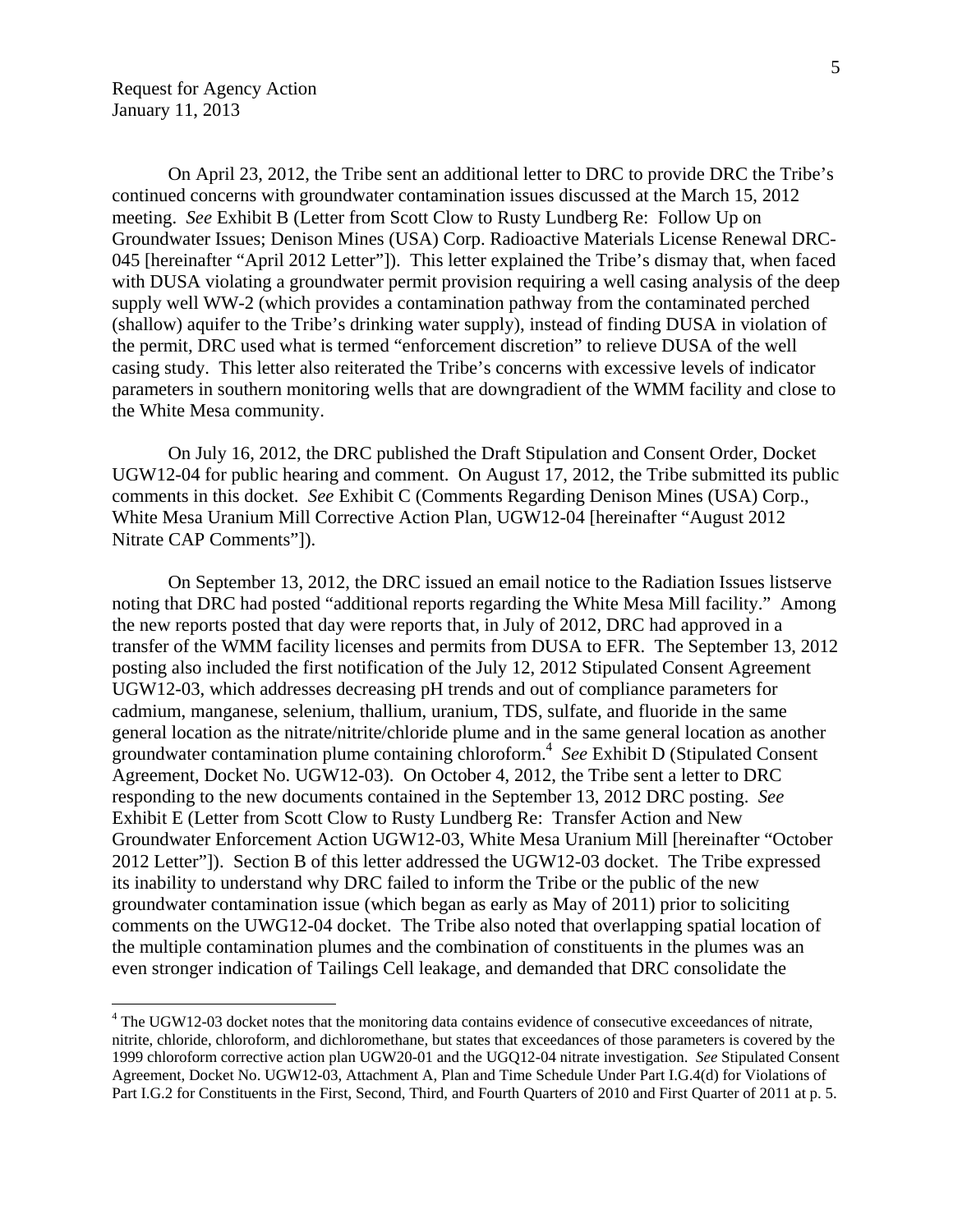$\overline{a}$ 

UGW12-04 (nitrate/nitrite/chloride contamination) and UGW20-01 (chloroform contamination) corrective action plans with the new UGW12-03 stipulation and consent agreement.

 On December 12, 2012, the Director issued his approval of the final and executed Nitrate CAP. On December 17, 2012, DRC posted the Nitrate CAP and the Public Participation Summary for Stipulation and Consent Order, Docket No. UGW12-04 ("Public Participation Summary").

 The Public Participation Summary contained responses to the Tribe's August 2012 Nitrate CAP Comments, including responses to the Tribe's substantive comments on the UWG12-04 corrective action plan (DRC Responses 3-19), one response to the Tribe's reiteration of concern about the well casing testing for the deep supply well WW-2 (DRC Response 1), and one response that appears to address the sections of the December 2011 RML Comments describing Tribal concerns about the long-term protection of groundwater near the WMM facility (DRC Response 2). In these Public Participation Summary responses, DRC for the first time offered clear conclusions and determinations that: (1) elevated concentrations of metals and uranium in southern, downgradient wells are not due to Tailings Cell leakage (DRC Response 2); (2) Tailings Cells 1, 2, and 3 and Roberts Pond have been eliminated as a source of the nitrate/nitrite/chloride contamination at issue in UGW12-04 (DRC Responses 3, 12, 15); (3) there is no indication that a continuing source of the nitrate/nitrite/chloride contamination is present, and the plume concentrations of nitrate and chloride do not appear to be increasing with time (DRC Response 3); and (4) DRC believes the Phase II pumping may be the most effective long term treatment solution to remediate the plume to Utah Ground Water Standards for nitrate (DRC Response 5).

As the Tribe will demonstrate below in its Statement of Reasons, these new conclusions and determinations are at odds with prior DRC (and DUSA/EFR) statements and studies regarding the Tailings Cells as potential sources of contamination. These new conclusions and determinations rely heavily on dated and inconclusive studies and data, while at the same time failing to cite or reconcile other data (such as the data collected regarding the UGW20-01 chloroform plume) and more recent data (such as the data contained in the UGW12-03 docket and data collected during recent repair work on Tailings Cell  $1<sup>5</sup>$ ) that would preclude any reasonable person from making the determinations eliminating the Tailings Cells as sources of the spatially-overlapping, multi-contaminant plume. DRC's response also misconstrues or misrepresents studies and data collected by DRC, and at times presents clearly erroneous statements of fact. Because the Public Participation Summary is both non-responsive to important Tribal comments and displays that the design of the Nitrate CAP relies on DRC determinations on Tailings Cell leakage that are not supported by substantial evidence, that are arbitrary and capricious, and that are beyond the tolerable limits of reason, the Tribe now contests both the Decision approving the final Nitrate CAP and the entire Public Participation Summary.

<sup>5</sup> *See* DMT Performance Standards Monitoring Report and Cell 4A BAT Performance Standards Monitoring Report for the 2<sup>nd</sup> Quarter of 2012 (August 22, 2012) [hereinafter "DMT Report"]. Page 427 of Appendix 5 (Repair Photographs) is attached as Exhibit G.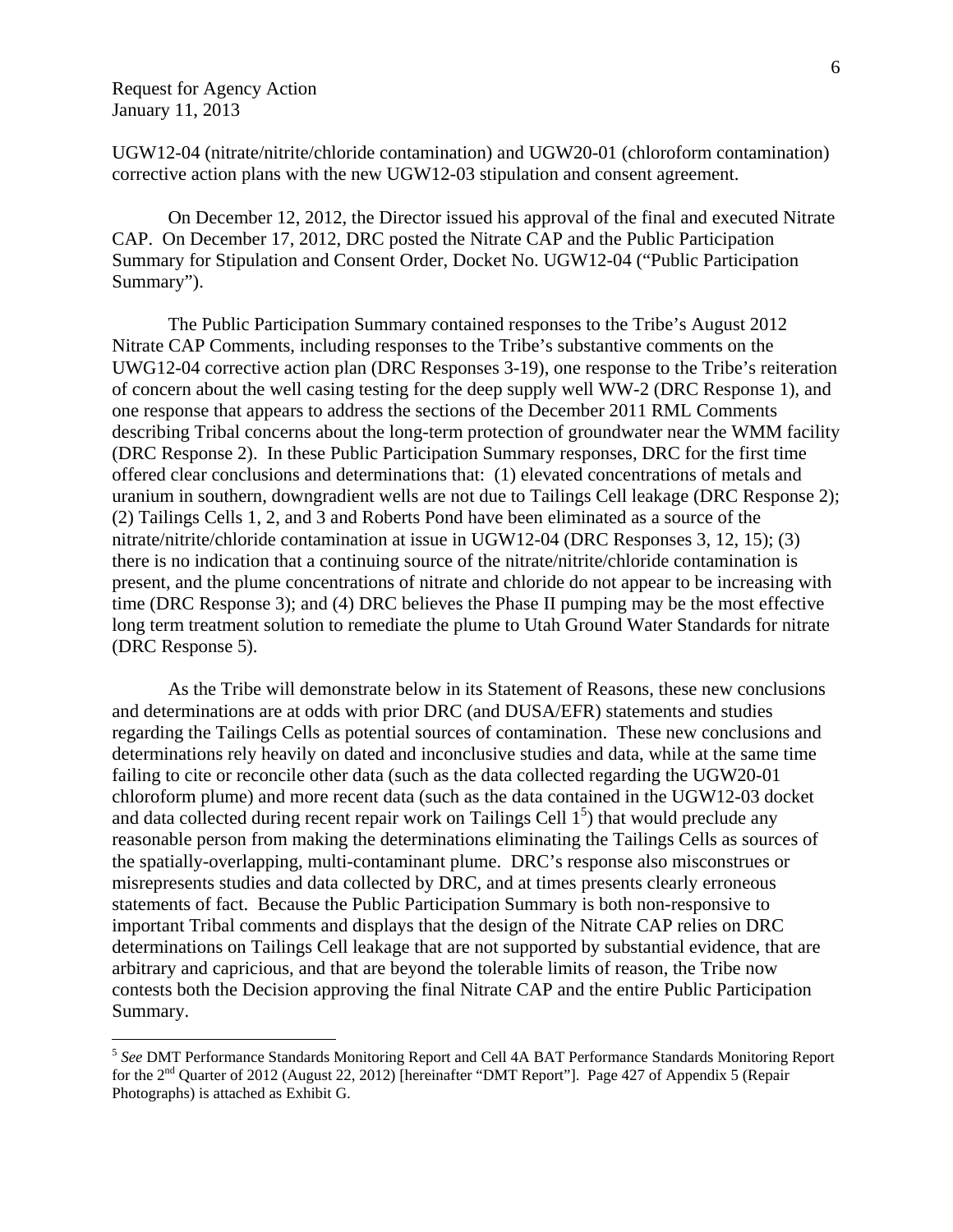# **B. STATEMENT OF REASONS**

 As set forth below, the approval of the Nitrate CAP fails to meet the Utah Water Quality Act and the Utah Water Quality Standards regulations. DRC has also issued determinations in the Public Participation Summary (and in support of the Nitrate CAP) that are not supported by substantial evidence when viewed in light of the whole record, that are arbitrary and capricious, and that are beyond the tolerable limits of reason.

The Tribe hereby incorporates and references the December 2011 RML Comments, the April 2012 Letter, the August 2012 Nitrate CAP comments, and the October 2012 Letter. In addition to, and in clarification of those comments and correspondence, the Tribe sets forth the reasons for its Request for Agency Action below.

# 1. THE NITRATE CAP FAILS TO MEET THE REQUIREMENTS OF UTAH ADMIN. CODE R317-6 ET SEQ.

In its December 2011 RML Comments, the August 2012 Nitrate CAP Comments, and the April 2012 and October 2012 Letters, the Tribe has provided DRC (and now provides again in Exhibits A, B, C, and E) a detailed analysis of its concerns with groundwater contamination at the WMM facility. The August 2012 Nitrate CAP comments provided detailed arguments that the proposed stipulation and Nitrate CAP (draft Nitrate CAP) failed to meet the requirements of the Utah Water Quality Standards regulations, including:

- The Tribe asserted that the draft Nitrate CAP improperly removed EFR's responsibility to identify the source of the nitrate/nitrite/chloride contaminant plume under Utah Admin. Code R317-6-6.15(D)(1)(b)(5).
- The Tribe asserted that the draft Nitrate CAP failed to protect public or Tribal Member health and the environment, as required by Utah Admin. Code R317-6-6.15(E)(2). This assertion contained three separate assertions of failure to protect public health and the environment, which included analysis of:
	- o The draft Nitrate CAP's failure to require EFR to investigate Tailings Cells 1, 2, and 3 and the Roberts Pond Area as sources of the nitrate/nitrite/chloride plume.
	- o The draft Nitrate CAP's failure to require EFR to provide for costs for Phase III of the CAP and other phases or Corrective Action Plans needed for full remediation of groundwater contamination at the WMM facility.
	- o The draft Nitrate CAP's failure to adequately address downgradient uses.
- The Tribe asserted that the draft Nitrate CAP failed to produce a permanent effect as required by Utah Admin. Code R317-6-6.15(E)(4).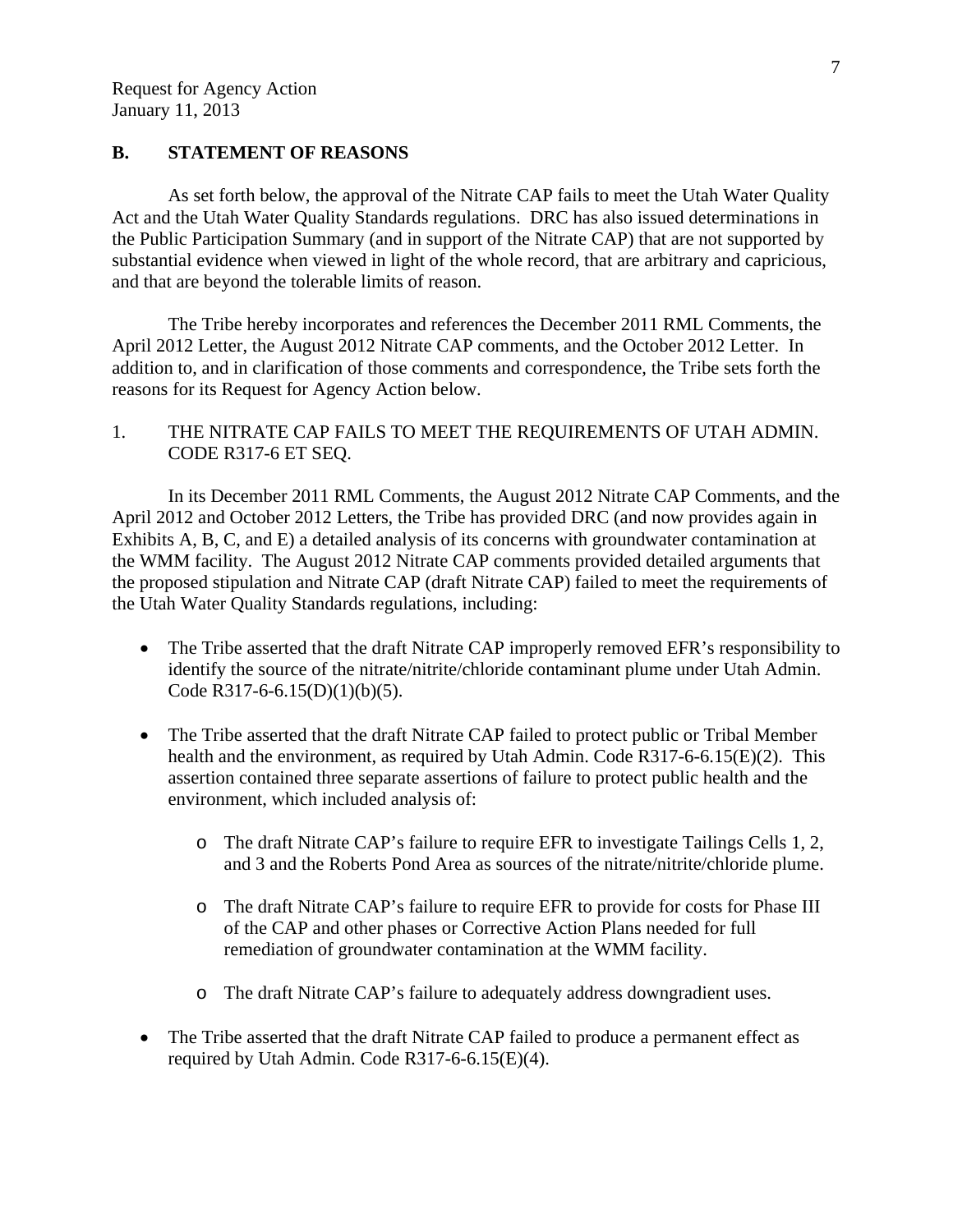<u>.</u>

 The Tribe asserted that the draft Nitrate CAP failed to meet Corrective Action Concentration Limits specified in Utah Admin. Code R317-6-6.15(F).

Because the Tribe incorporates the August 2012 Nitrate CAP comments by reference here, and has attached those comments as Exhibit C, the Tribe will not reiterate each regulatory deficiency here. Instead, the Tribe will briefly cover the main discrepancy between the Tribe's August 2012 Nitrate CAP Comments and DRC's Public Participation Summary responses that provides the basis for the Tribe's continued assertion that the final Nitrate CAP is still insufficient under the Utah Water Quality Standards Regulations, Utah Admin. Code R317-6 *et. seq.* for the reasons stated in the August 2012 Nitrate CAP Comments.

# **a. Because the Mandatory Phases of the Nitrate CAP do not Contain Source Investigation, Source Remediation, or Any Work Beyond a Near Term Pumping Regime, the Nitrate CAP Fails to Meet the Basic Requirements of Utah Admin. Code R317-6** *et. seq***.**

In August of 2012, the Tribe's underlying concern about the draft Nitrate CAP was that it failed to require EFR to study, locate, or remediate the source of the co-located nitrate/nitrite/chloride contamination. The Tribe was concerned that DRC's only mandatory source control requirement was the Phase I remediation of the Ammonia Sulfate Crystal Tanks, which (as DRC has not disputed) cannot be the source of the co-located nitrate and chloride.<sup>6</sup> The Tribe was particularly concerned that DRC did not require any investigation of Tailings Cells 1, 2, and 3 as potential sources for the co-located contamination, despite the fact that the initial CIR studies had identified the Tailings Cells as potential sources of the contamination and despite arguments and reports submitted by the Tribe to DRC demonstrating significant concerns about the liner integrity of the more-than-30-year-old liners.

Because the draft Nitrate CAP did not require EFR to develop any plans beyond the Phase I Ammonia Sulfate Crystal Tank clean up and the Phase II "near term" groundwater pumping for at least five years, and because the draft Nitrate CAP only required EFR to provide a surety estimate for the initial two phases of work, the Tribe expressed significant concern that, unless Phase III of the Nitrate CAP was modified to include source investigation of the Tailings Cells, and unless DRC revised the CAP to require EFR to conduct the Phase III investigation simultaneously with the near-term Phases I and II, the Nitrate CAP would not result in a full cleanup of the source of the nitrate/nitrite/chloride plume and would not properly protect public health and the environment as required in the Utah Water Quality Standards regulations.

 The final Nitrate CAP approved in December of 2012 contains the same deficiencies as the draft Nitrate CAP. DRC has still failed to require EFR to develop any plans for source control, and DRC is now explicitly refusing to require EFR to undertake any additional analysis

<sup>&</sup>lt;sup>6</sup> The Tribe notes here that the Ammonia Sulfate Crystal Tanks also cannot explain the co-location of the nitrate/nitrite/chloride plume with the decreasing pH trends and multi-contaminant exceedances identified in the UGW12-03 docket.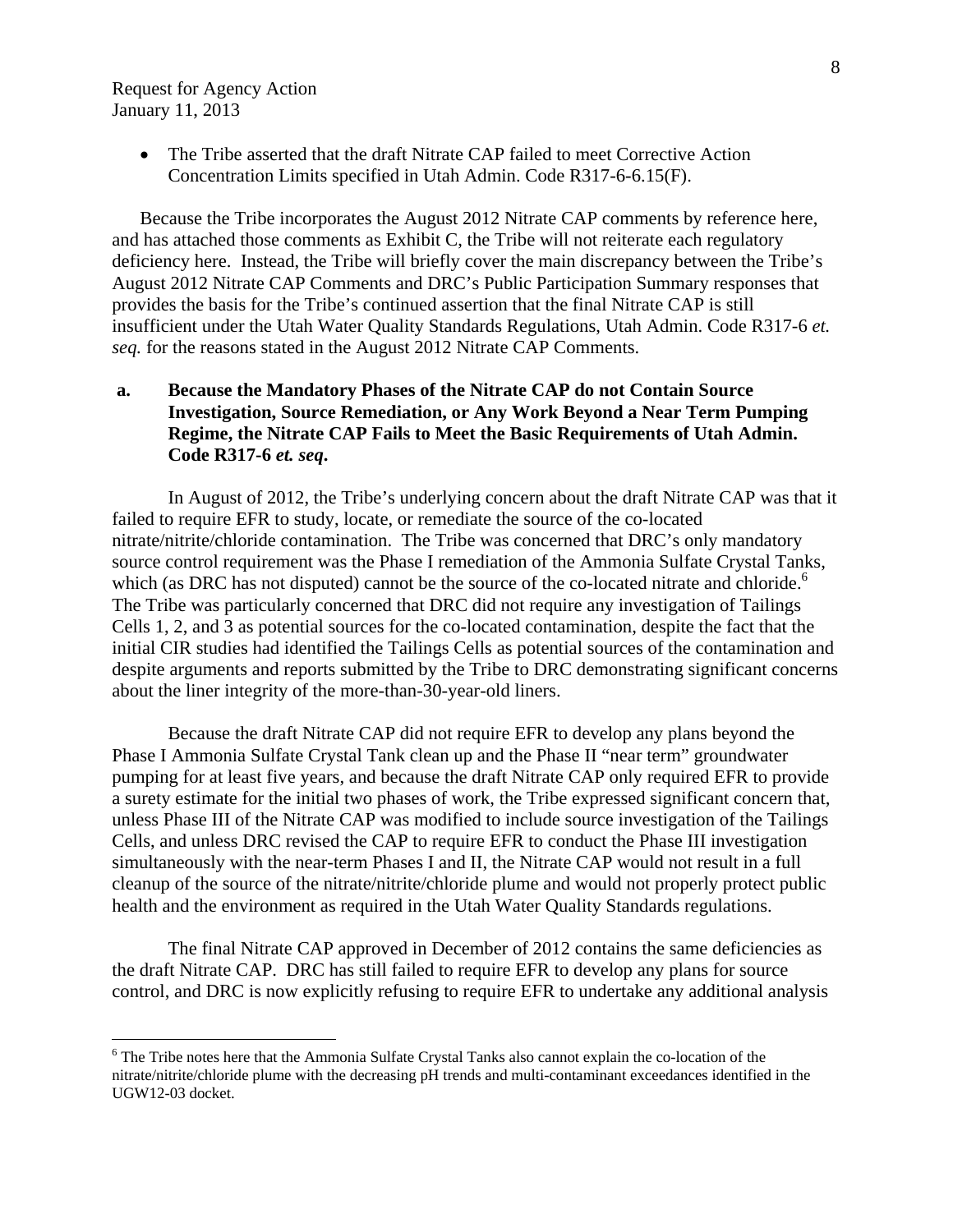1

of the Tailings Cells as potential sources of the contamination (without any additional data<sup>7</sup> eliminating the Tailings Cells as the source of the contaminant plume). DRC has also refused to require EFR to include any additional bonding or surety to cover work beyond Phases I and II. DRC refused to make any of the revisions demanded by the Tribe in the August 2012 Nitrate CAP Comments. Accordingly, for the same reasons stated in the December 2011 RML Comments, the August 2012 Nitrate CAP Comments, and the April 2012 and October 2012 Letters, the Tribe against asserts that the final Nitrate CAP fails to meet the basic requirements of Utah Admin. Code R317-6 *et. seq*.

2. THE RESPONSES TO THE TRIBE'S PUBLIC COMMENTS (CONTAINED IN THE PUBLIC PARTICIPATION SUMMARY) FAIL TO ADEQUATELY ADDRESS THE TRIBE'S COMMENTS AND CONTAIN AGENCY DETERMINATIONS THAT ARE NOT SUPPORTED BY SUBSTANTIAL EVIDENCE, ARE ARBITRARY AND CAPRICIOUS, AND ARE BEYOND THE TOLERABLE LIMITS OF REASON

In the Public Participation Summary, the DRC offered responses to both substantive comments on the Nitrate CAP and to issues mentioned in the section on Tribal Background and Concern with Groundwater Contamination at the WMM facility. Despite the length of DRC's responses to the Tribe's public comments, DRC failed to adequately address the Tribe's comments, and instead provided DRC's rationale for making pre-comment decisions regarding the Nitrate CAP. DRC also announced for the first time several important determinations regarding the nature of the nitrate/nitrite/chloride plume and regarding the Tailings Cells as potential sources of the spatially overlapping, multi-contaminant groundwater contamination plume at the WMM facility. The Tribe now requests that DEQ: (1) reverse the DRC's Public Participation Summary responses to the Tribe's comments and require DRC to address the Tribe's concerns; and (2) remand the Nitrate CAP to DRC for amendments described in Section IV below.

#### **a. The Response to the Tribe's Public Comments Did Not Adequately Address the Tribe's Comments**

 In the Public Participation Summary, the DRC offered responses to both substantive comments on the Nitrate CAP and to issues mentioned in the section on Tribal Background and Concern with Groundwater Contamination at the WMM facility. In these responses, DRC offered DRC's rationale for making various determinations regarding groundwater contamination at the facility, but DRC consistently failed to address the substance of the Tribe's comments. For example, in response to extensive Tribal comments about concerns about the colocation of nitrate and chloride in the contamination plume (and concerns that the only source cleanup required by Phase I of the Nitrate CAP was for the Ammonia Sulfate Crystal Tanks, which is a source that cannot not explain the co-location of the two "indicator" parameters),

 $^7$  DRC has more recent data, including, but not limited to, the data related to the UGW12-03 docket and the DMT Report, that shows spatially-overlapping contamination plumes containing chloroform, dichloromethane, nitrate, nitrite, chloride, cadmium, manganese, selenium, thallium, uranium, TDS, sulfate, and fluoride and photographic and other evidence of severe degradation in the Tailings Cell 1 liner.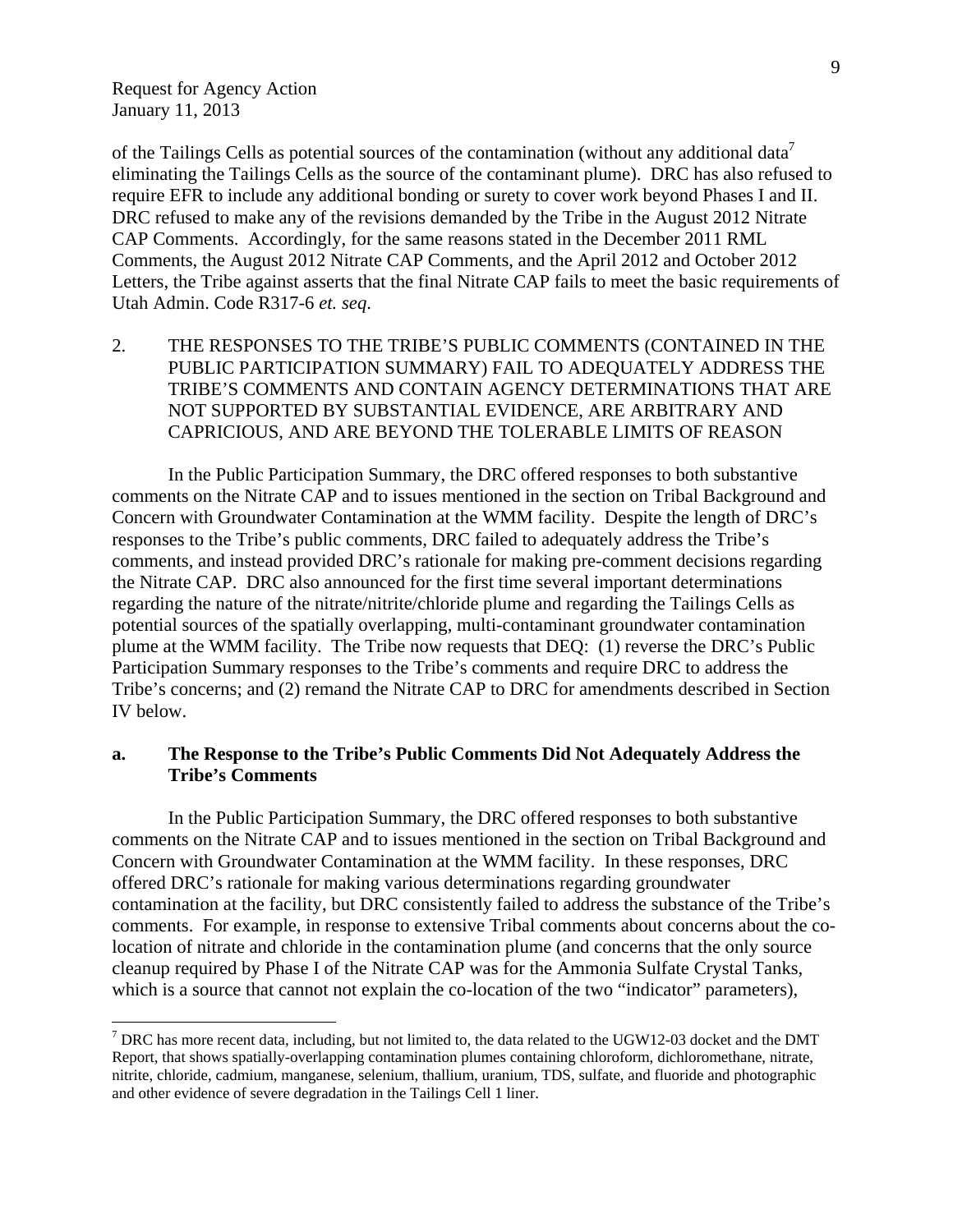DRC described the results of the initial (and inconclusive) Phase I CIR investigation. DRC then used the Ammonia Sulfate Crystal Tank cleanup requirement to state that there is currently no justification for additional source investigation in the Nitrate CAP. DRC did not, however, explain how the Nitrate CAP ensured that the source of the *co-located* nitrate and chloride would be permanently remediated by EFR or how DRC was addressing the spatially overlapping, multicontaminant plume evidenced in the UGW12-03 stipulation. DRC consistently used this type of explanatory, and yet substantively non-responsive, approach to address every important Tribal concern listed in the August 2012 Nitrate CAP Comments.

# **b. The Responses to the Tribe's Public Comments Contain Agency Determinations that are Not Supported by Substantial Evidence, that are Arbitrary and Capricious, and that are Beyond the Tolerable Limits of Reason**

 In the Public Comment Summary, DRC for the first time issued several conclusions and determinations about groundwater contamination at the WMM facility. These conclusions and determinations include, but are not limited to, DRC's assertions that: (1) elevated metal and uranium concentrations in downgradient wells are not being caused by Tailings Cell leakage (DRC Response 2); (2) Tailings Cells 1, 2, and 3 and Roberts Pond have been eliminated as sources of the nitrate/nitrite/chloride contamination at issue in UGW12-04 (DRC Responses 3, 12, 15); (3) there is no indication that a continuing source of the nitrate/nitrite/chloride contamination is present, and the plume concentrations of nitrate and chloride do not appear to be increasing with time (DRC Response 3); and (4) DRC believes the Phase II pumping may be the most effective long term treatment solution to remediate the plume to Utah Ground Water Standards for nitrate (DRC Response 5). The responses supporting these conclusions contained factual statements that are clearly erroneous and which contradict prior statements and conclusions from DRC and EFR. Some of the responses also improperly relied on dated and inconclusive studies, and did not address the more recent monitoring information, remediation reports, and contamination events that, when viewed as a whole, could never lead a reasonable person to the conclusions supported by DRC. Because these determinations have appeared for the first time in the Public Participation Summary, and because the determinations are the underpinnings of DRC's conscious decision not to require EFR to investigate the Tailings Cells or Roberts Pond as sources of the multi-plume contamination or to test the integrity of the Tailings Cell liners, the Tribe asserts that the conclusions drawn in the DRC's responses, as well as the deficiencies identified in the Nitrate CAP relying on those conclusions, are: (1) not supported by substantial evidence, viewing the record as a whole; (2) arbitrary and capricious; and (3) beyond the tolerable limits of reason.

# i. The Responses Contain Agency Determinations that Are Not Supported by Substantial Evidence, Viewing the Record as a Whole

 The four determinations or conclusions outlined in the paragraph above are not supported by substantial evidence, viewing the record as a whole. Some of the determinations are simply incorrect statements of fact. As an example, in DRC Response 3, DRC stated, "There is no indication that a continuing source is present. The plume concentrations of nitrate and chloride do not appear to be increasing over time." However, the most recent Groundwater Monitoring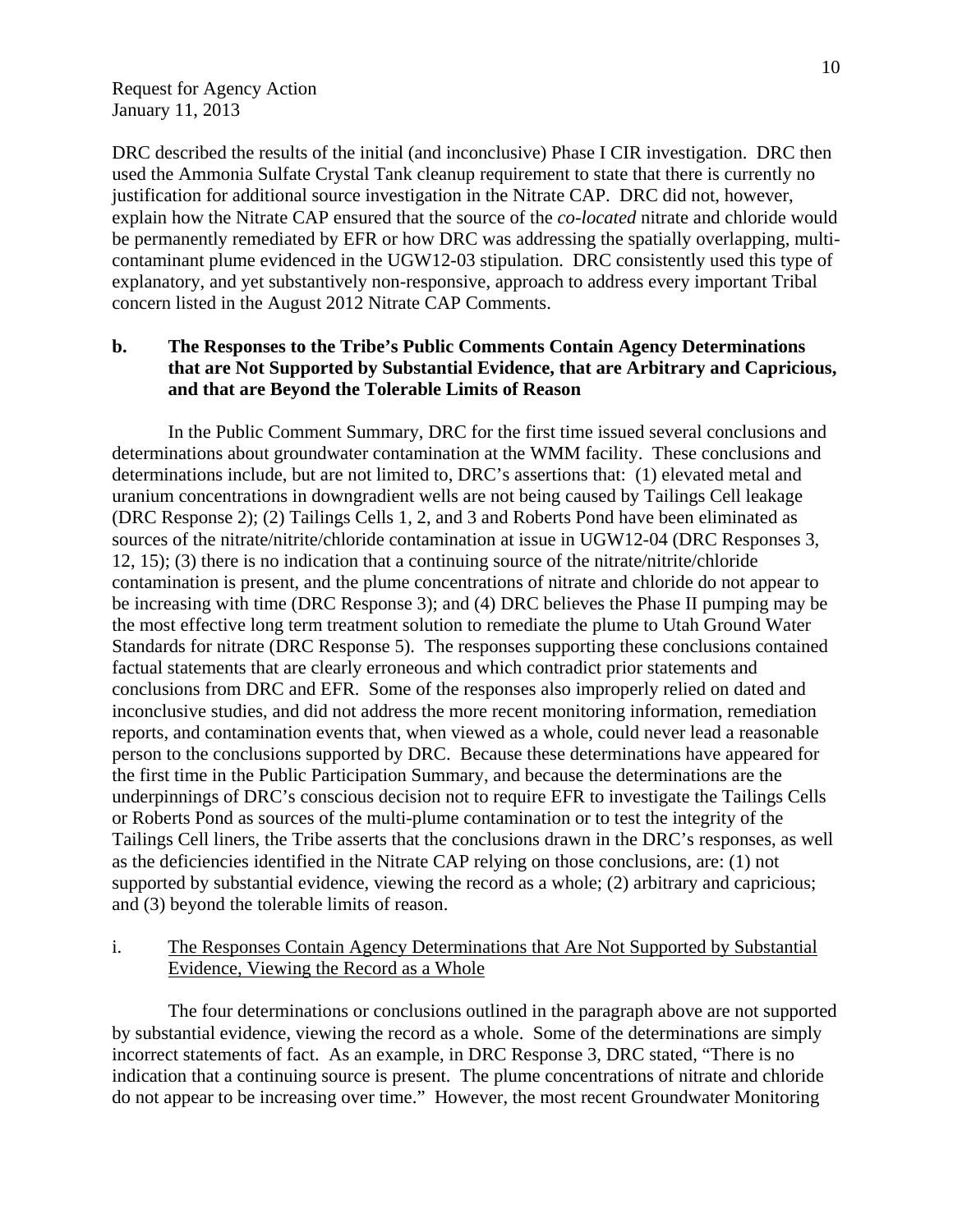$\overline{a}$ 

Report and the Stipulated Consent Agreement for UGW12-03 have both documented consecutive exceedances of nitrate, nitrite, and chloride in the groundwater monitoring system, which means that EFR has presented, and DRC has reviewed, recent reports that clearly show increasing levels of nitrate and chloride in the WMM facility's monitoring wells. A more extensive list of the factual inaccuracies contained in the Public Participation Summary is attached as Exhibit F.

 The DRC's determinations regarding Tailings Cell leakage improperly relied on dated and inconclusive studies, while at the same time ignoring more recent data that undercuts the DRC conclusions. Here, for example, the DRC relied heavily on the University of Utah Study, EFR's December 2009 Nitrate Contaminant Investigation Report, and the 2008 Tischler report to support determinations that Tailings Cells 1, 2, and 3 and the Roberts Pond were not the source of the nitrate and chloride contamination. To begin, none of these studies cited by DRC made the specific finding or determination ruling out the Tailings Cells or the Roberts Pond as the source of the contamination, and in fact, some of the studies explicitly included the Tailings Cells and the Roberts Pond as potential sources. In addition, none of these studies cited by DRC support a dispositive decision by DRC in December of 2012 that the Tailings Cells were not the source of the nitrate and chloride contamination. The University of Utah Study was published in 2008, before DRC ordered EFR to conduct extensive work to investigate the source of the nitrate and chloride contamination. As described in the Statement of Facts, the 2008 reports and the December 30, 2009 Nitrate Contaminant Investigation report were submitted to DRC in the initial stages of formulating the CIR for the nitrate/nitrite/chloride plume. EFR never finalized the design for or performed Phases 2-5 of the CIR, which would have required significant additional phases of study to try to rule out or determine the source of the contamination plume. Moreover, EFR has never performed an analysis of the Tailings Cells themselves to evaluate leakage or integrity of the Tailings Cell liners. The only definitive findings from these studies were that: (1) additional study and monitoring would be required to make a determination about Tailings Cell leakage or the source of the nitrate/nitrite/chloride contaminant plume; and (2) DRC could not "eliminate Mill activities as a potential cause, either in full or in part, of the contamination."

 In its misplaced reliance on the University of Utah Study and the CIR reports, DRC has failed to consider more recent data that strongly suggests that the spatially-overlapping, multicontaminant plume is related to Tailings Cell leakage. In addition to the expert's report submitted by the Tribe with the December 2011 RML Comments, $<sup>8</sup>$  the record in front of DRC in</sup> December of 2012 included updated monitoring results showing increasing levels of nitrate, nitrite, chloride, and other indicator parameters in the monitoring system, the spatially overlapping constituent exceedances described in the UGW12-03 SCA, and the DMT Report (which details and provides photographic evidence of significant degradation of the Tailings Cell 1 liner). This all demonstrates that DRC is making important decisions—such as the decision to definitively rule out all action associated with investigating the Tailings Cells as the source of the

 $8 \text{ In the December 2011 RML Comments, the Tribe submitted the RRD International Corp. report as an exhibit$ supporting comments on the concern about the high probability of liner degradation and failure of Tailings Cells 1, 2, and 3 and comments on the reclamation and surety plans for the WMM facility. *See* Exhibit H to the December 2011 RML Comments, Exhibit A.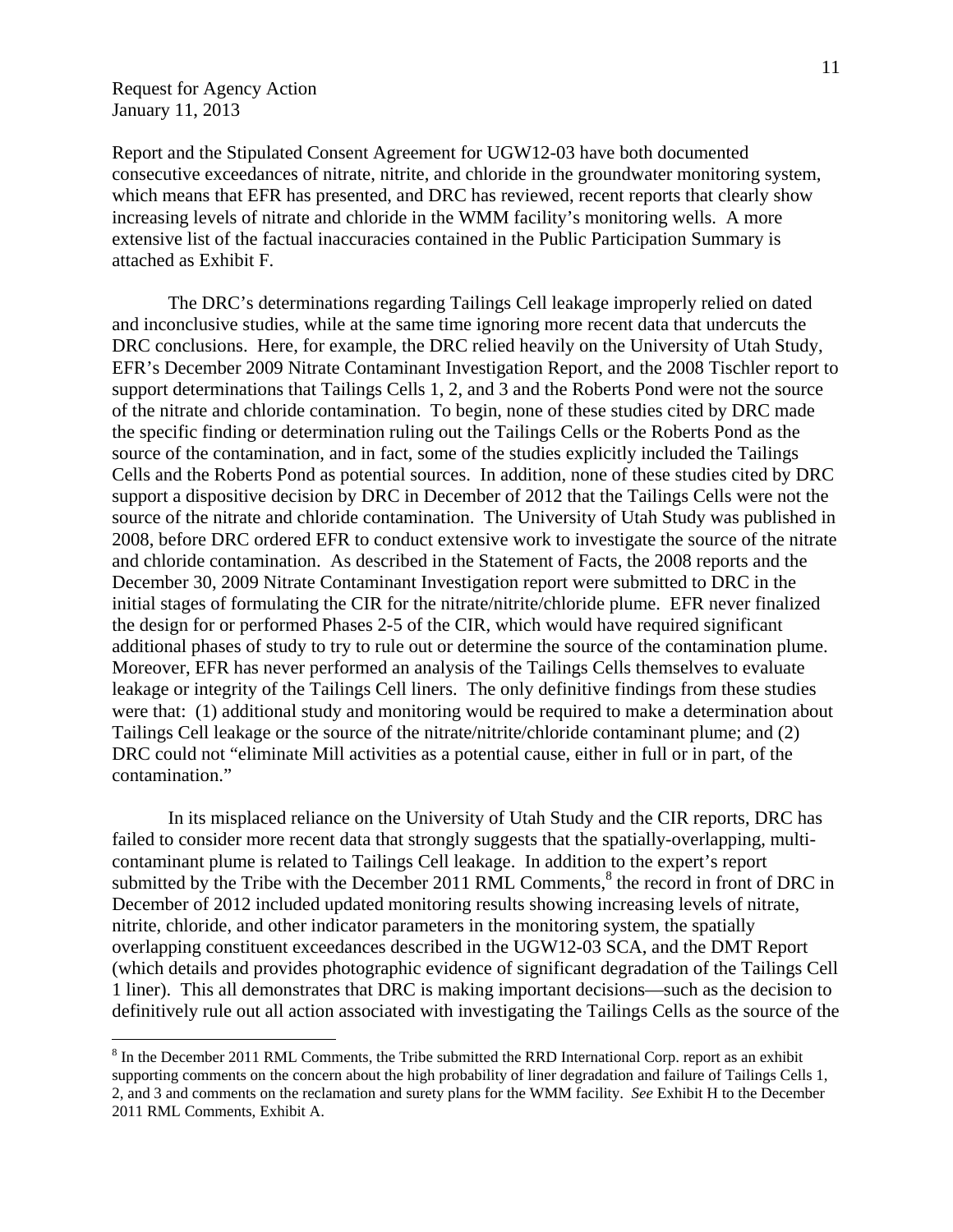multi-contaminant, spatially overlapping groundwater plumes—based on dated and inconclusive studies, and without considering additional information that undercuts its conclusions regarding the Tailings Cells. Accordingly, the determinations contained in the Public Participation Summary, and the provisions of the Nitrate CAP that rely on such determinations, should be reversed because the DRC's determinations are not supported by substantial evidence when the record is reviewed as a whole.

#### ii. The Responses Contain Agency Determinations that are Arbitrary and Capricious

The four determinations or conclusions outlined in Section III(B)(2)(b), *supra* are also arbitrary and capricious. First, as described in Section III(B)(2)(b)(i), *supra*, the factual underpinnings of many of the determinations are clearly erroneous. Second, also as described in Section III(B)(2)(b)(i), *supra*, DRC has misplaced its reliance on dated and inconclusive studies, while at the same time ignoring significant recent data suggesting that a source like the Tailings Cells is causing the multi-contaminant groundwater plumes.

 Many of the DRC determinations also clearly disagree with previous DRC statements issued in groundwater enforcement action documents. For example, in January of 2012, the DRC issued comments on the draft Nitrate CAP that EFR's language stating the "absence of significant continuing sources of nitrate to the perched water" was unsubstantiated. DRC Review Comments, Nitrate Corrective Action Plan for the White Mesa Mill Site dated November 30, 2011 (Under Cover Letter Dated November 29, 2011), ¶ 22 (January 19, 2012). In the Public Participation Summary, however, the DRC appears to base several conclusions, at least in part, on its new and conflicting conclusion that "there is no indication that a continuing source [of the nitrate contamination] is present." *See* DRC Responses 3, 4, 7. Similarly, the DRC determination that the Phase II pumping "may be the most effective long term treatment solution" contradicts earlier DRC statements describing the Phase II pumping as "near term" work on the nitrate contamination plume.

The DRC determinations on the Tailings Cells also contradict earlier statements by both DRC and DUSA regarding the potential sources sources of the nitrate/nitrite/chloride contamination plume. After the publication of the University of Utah Study, and during the development of the CIR, DRC consistently required DUSA to investigate the Tailings Cells as potential sources of the nitrate/nitrite/chloride plume. *See, e.g.,* DRC Notice of Additional Required Action (October 5, 2010). As late as August 18, 2011, DUSA listed the Tailings Cells as potential sources of the nitrate contamination. Denison Mines USA Corp. White Mesa Nitrate Investigation Phase 2-5 Work Plan Rev. 2.0 (August 18, 2011).

 In September of 2011, as DRC transitioned the EFR work on UWG12-04 from the CIR to the development of the CAP, the DRC and EFR clearly stated that the initial contaminant investigation work had not identified the source of the nitrate/nitrite/chloride plume, but that DRC could not eliminate the WMM as the cause of the contamination. In 2012, without any additional studies or evidence to support a determination that the Tailings Cells cannot be the cause of groundwater contamination at the WMM facility, and with ample recent evidence suggesting that a source like the Tailings Cells is causing the increasingly complex groundwater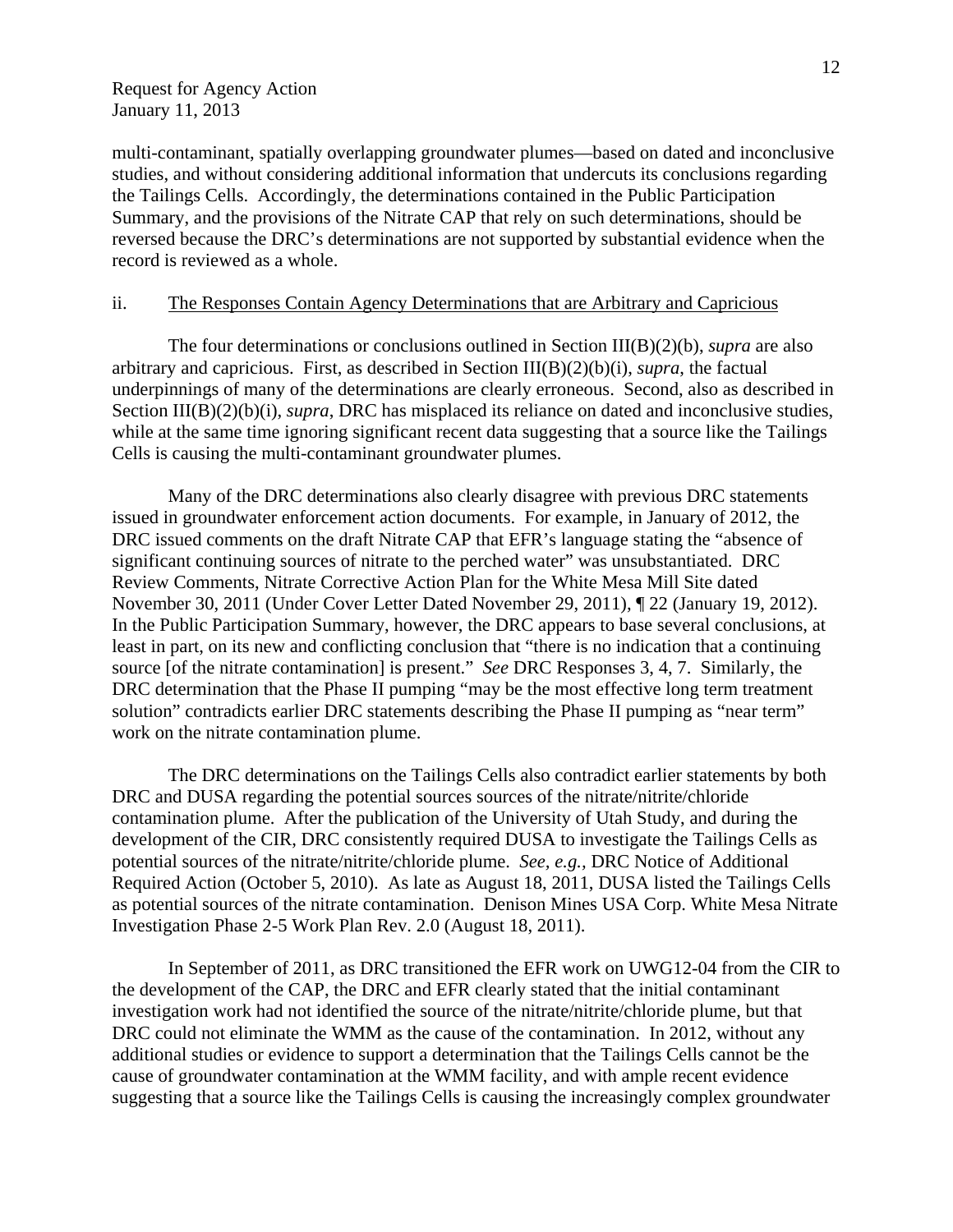contamination at the WMM facility, DRC has suddenly determined that the additional monitoring and source assessment work demanded by the Tribe is unnecessary because DRC has determined the Tailings Cells are not causing any of the groundwater contamination events identified at the WMM facility. This reversal in the DRC analysis, along with the incorrect factual underpinnings and DRC's new reliance on dated and inconclusive studies instead of recent monitoring results and contamination trends, demonstrates that DEQ should reverse the DRC's determinations in the Public Participation Summary and the provisions of the Nitrate CAP that rely on such determinations because the DRC's determinations are arbitrary and capricious.

#### iii. The DRC Responses are Beyond the Tolerable Limits of Reason

The four determinations or conclusions outlined in Section III(B)(2)(b), *supra* are beyond the tolerable limits of reason. As explained in Sections III(B)(2)(b)(i)-(ii), *supra*, the DRC's responses rely on clearly erroneous factual underpinnings, the DRC's determinations rely on dated and inconclusive studies while ignoring significant recent data suggesting that a source like the Tailings Cells is causing the spatially-overlapping, multi-contaminant groundwater plumes, and in making these determinations, and the DRC has contradicted its own prior findings and analysis without any new evidence to support the reversal in position. In short, DRC is taking a strong position that the Tailings Cells are not the cause of any of the increasing, spatially overlapping, multi-contaminant groundwater plumes, even though there is strong evidence suggesting that the liners in Tailings Cells 1, 2, and 3 are severely degraded, even though EFR has never conducted studies directly on the Tailings Cells to evaluate liner integrity or leakage under the cells, even though DRC cannot identify the source of the multi-contaminant plumes, even though the multi-contaminant plumes contain increasing levels of many "primary" or "smoking gun" indicators of Tailings Cell leakage, and even though the mix of contaminants in the multi-contaminant plumes strongly suggests a contaminant source like the Tailings Cells. No reasonable person could draw DRC's conclusions when presented with the entire record available to DRC. The DRC's determinations in the Public Participation Summary and the provisions of the Nitrate CAP that rely on such determinations should be reversed and vacated.

## 3. THE TRIBE RESERVES THE RIGHT TO SUPPLEMENT ITS REASONS FOR REQUEST AND THIS REQUEST FOR AGENCY ACTION UPON THE RECEIPT OF NEW INFORMATION

#### **IV. REQUEST FOR RELIEF**

Based on the above, the Tribe respectfully requests that: (1) the determinations listed in Section III(B)(2)(b), *supra* and the responses to the Tribe's public comments contained in the Public Participation Summary be reversed and vacated; and (2) the approval of the Nitrate CAP be reversed and remanded to DRC with instructions that DRC amend or supplement the Nitrate CAP to address identification and control of all sources of the groundwater contamination at WMM. Specifically, the Tribe requests that the instructions direct DRC to: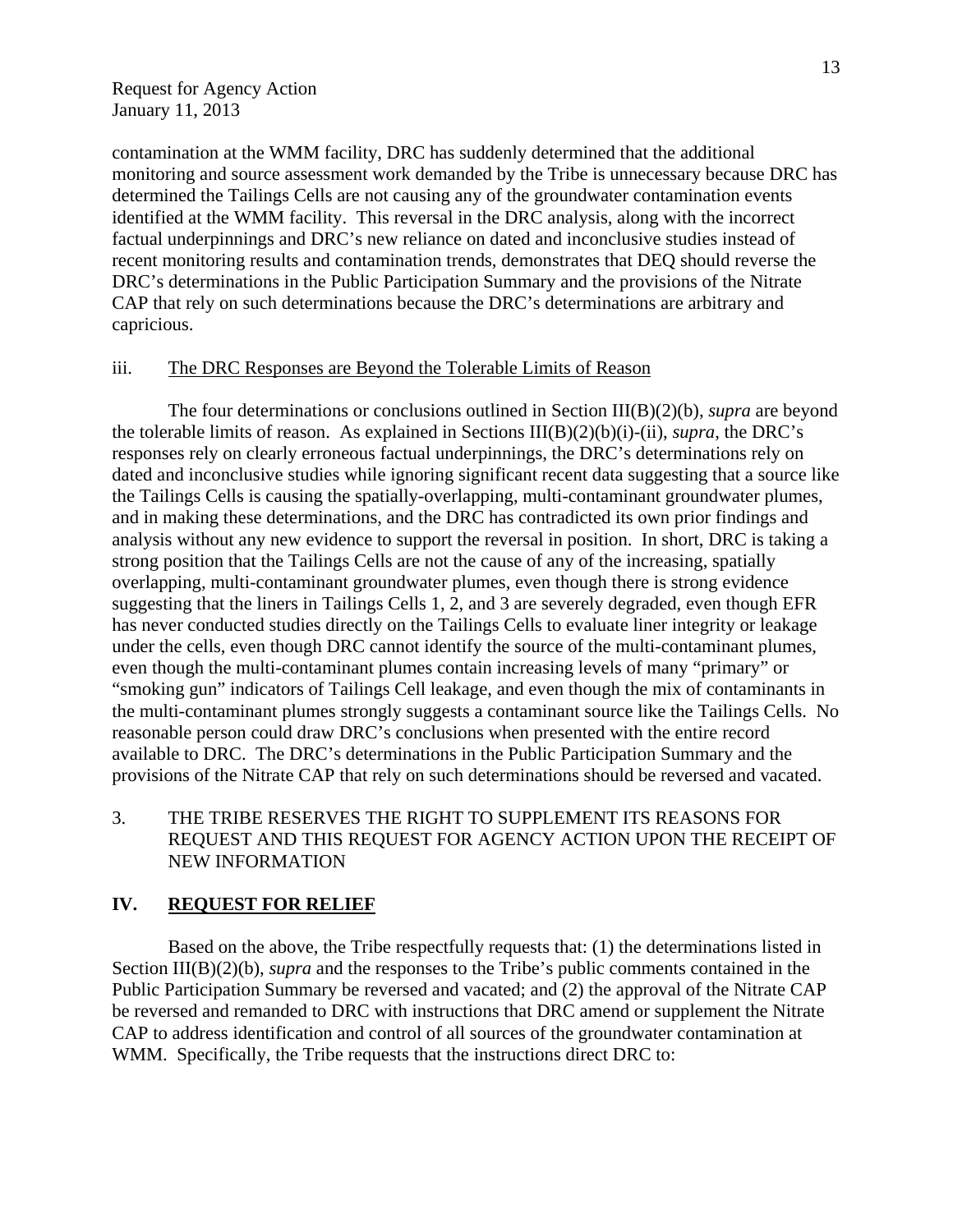- (a) Incorporate the elements identified in the UGW20-01 and UGW 12-03 actions, which would require EFR to investigate common sources of the spatiallyoverlapping, multi-contaminant plumes;
- (b) Require EFR to perform a new contamination investigation evaluating Tailings Cells 1, 2, and 3 and the Roberts Pond area as the source of the nitrate/chloride and other contaminant plumes;
- (c) Require that, if EFR is not able to rule out Tailings Cells 1, 2, and 3 as sources through direct testing of the Tailings Cell liners (or drilling beneath the liners to test the unsaturated zone), that EFR must immediately begin concurrent reclamation of Tailings Cells 1, 2, and 3 (as further described in the December 2011 RML Comments);
- (d) Require EFR to perform Phase III (including the contamination investigation of Tailings Cells 1, 2, and 3 and the Roberts Pond area as sources of the contaminant plumes) concurrently with Phases I and II of the CAP;
- (e) As part of the investigation of Tailings Cell 1, 2, and 3 and the Roberts Pond area, and as part of Phase II of the CAP, require EFR to expand the monitoring program to include everything required in Table 2 of EFR's groundwater permit;
- (f) Clarify that EFR may only place the contaminated groundwater from the Phase II pumping into cells like Tailings Cell 4a or 4b that contain modern liner technology and more advanced leak detection systems;
- (g) Reinstate the well integrity testing requirements (removed on February 13, 2012) on deep supply well WW-2 to require EFR to remove a potential contamination pathway from the plume or contamination source(s) to the Tribal drinking water aquifer;
- (h) Designate MW-20 and MW-22 as point of compliance wells to evaluate downgradient movement of contamination to the south end of the WMM property; and
- (i) Require EFR to provide a surety estimate that covers all phases of the CAP (including the contamination investigation of Tailings Cells 1, 2, and 3 and the Roberts Pond area as the source and all future remediation work on active sources).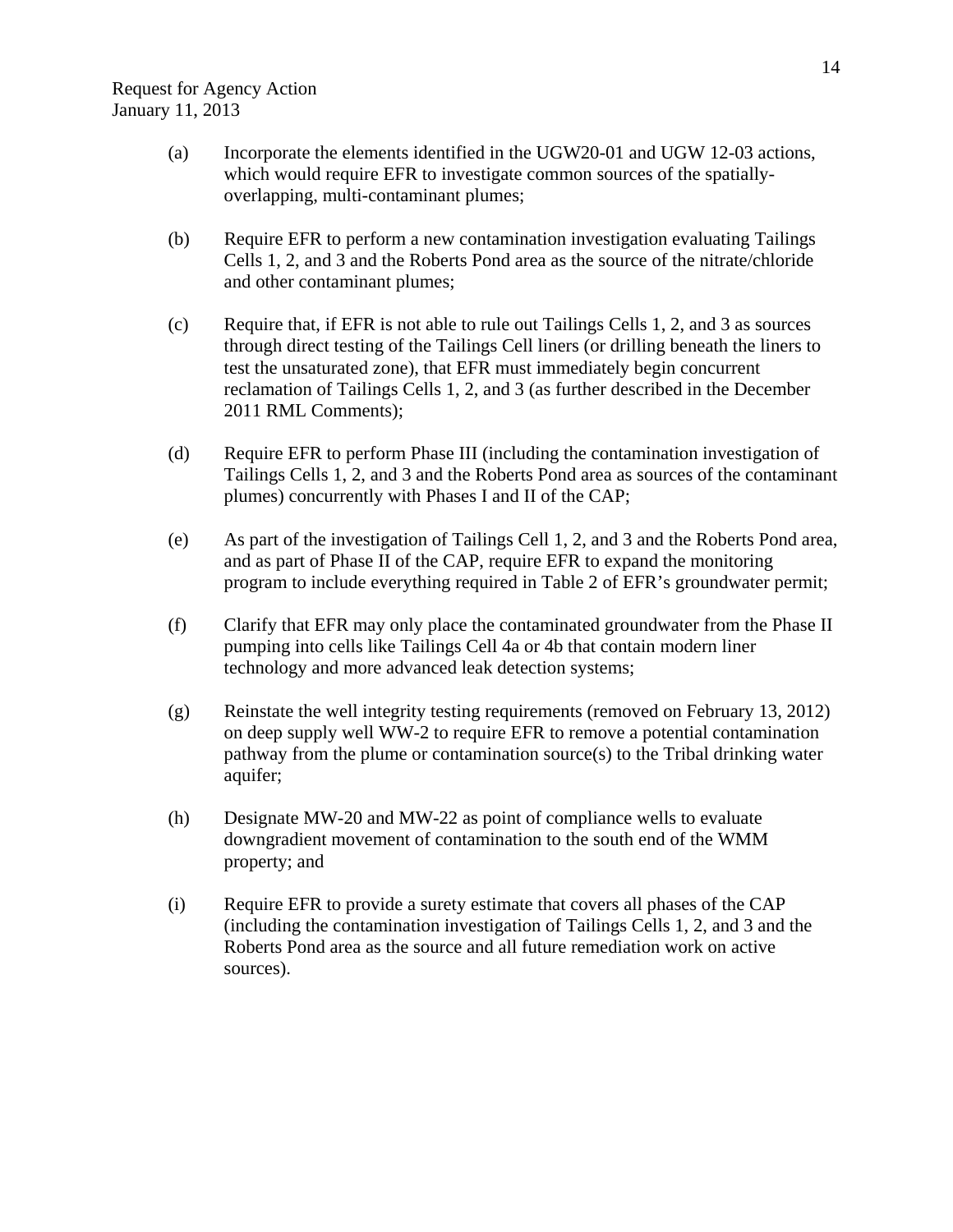Dated: January 11, 2013

H. Michael Dalle

H. Michael Keller Special C Counsel Ute Mountain Ute Tribe Utah Bar # 1784

\_\_\_\_\_\_\_

Celene H Hawkins Associate General Counsel Ute Mountain Ute Tribe

\_\_\_\_\_\_\_\_\_\_\_

\_\_\_\_\_\_\_\_\_\_

 $\overline{\phantom{a}}$